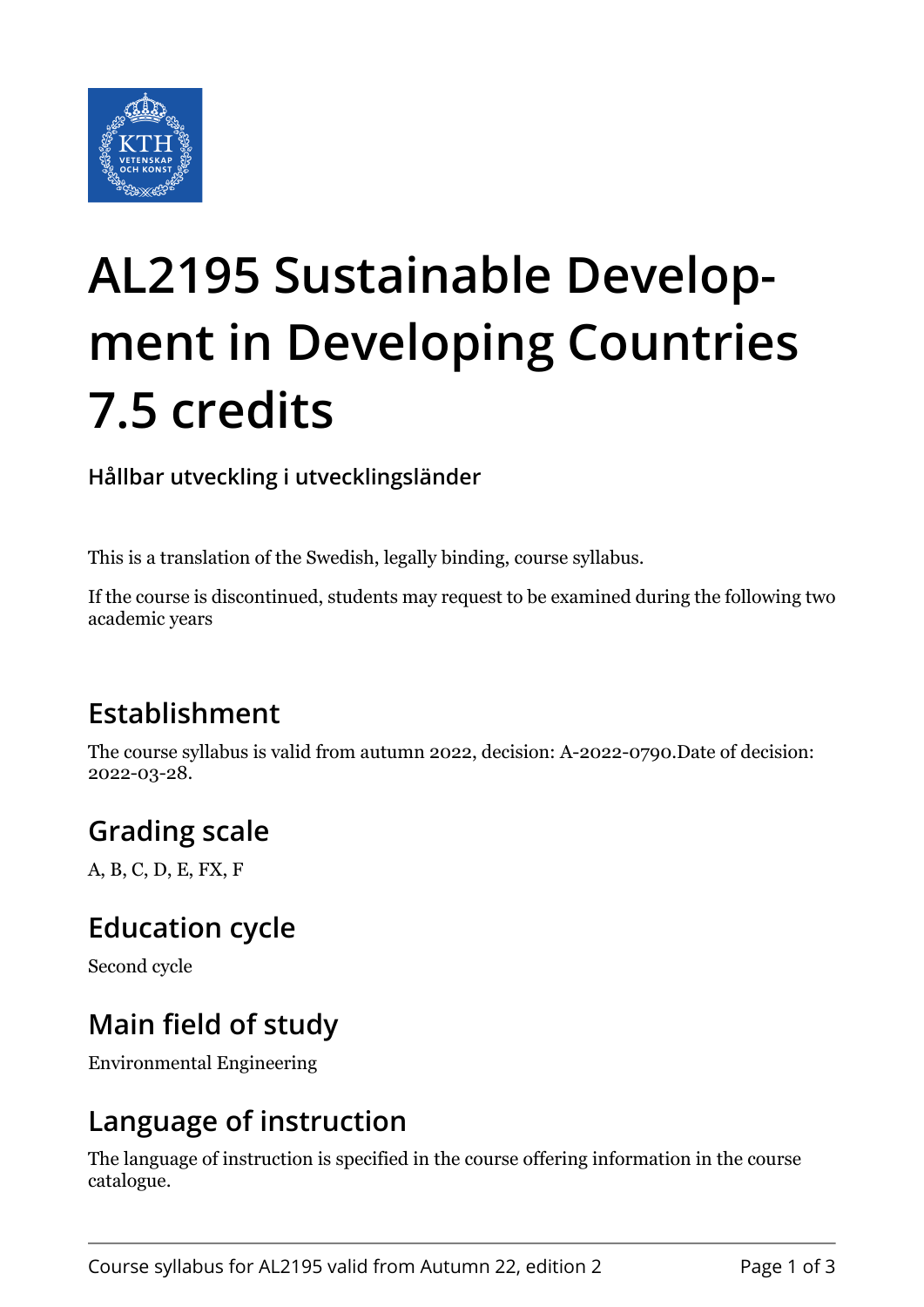## **Intended learning outcomes**

The overall goal of the course is to provide an in-depth insight into how the world's historically and geographically unequal development affects opportunities for a more fair and environmentally sustainable development. After completing the course, the student should be able to:

- Provide a historical and geographical background to the concept of uneven development and its relation to sustainable development.

- Describe the emergence of regional differences (social, economic and ecological) with a focus on countries in the global South.

- In a written essay and based on scientific literature, analyze and discuss how infrastructure and technology affect various aspects of sustainable development in low- and middle-income countries.

- Discuss scientific methods for analysis of social, ecological and technical aspects for sustainable development with a focus on countries in the global South.

- To develop in groups a critical case study on the conditions for uneven development and sustainable development.

- Search for scientific literature within the course's subject area to use as reference material in an essay.

- Give an oral presentation in a group of a case study.

#### **Course contents**

The course deals with sustainable development with a focus on countries in the global South and especially cities and countries in sub-Saharan Africa, their current situation and future development. Current social and technological developments are understood in the light of historical and geographical factors, including colonial and post-colonial structures. Infrastructure, technology and socio-ecological factors are discussed and the course develops an understanding of their connection with poverty reduction, natural resources, economy, business opportunities and social justice.

# **Specific prerequisites**

TSUTM: -

Others: Open for programme students at KTH with at least 120 ECTS or a Bachelor degree for other students

Courses from Upper Secondary School corresponding to the courses Eng B/6 according to the Swedish upper secondary school system

## **Examination**